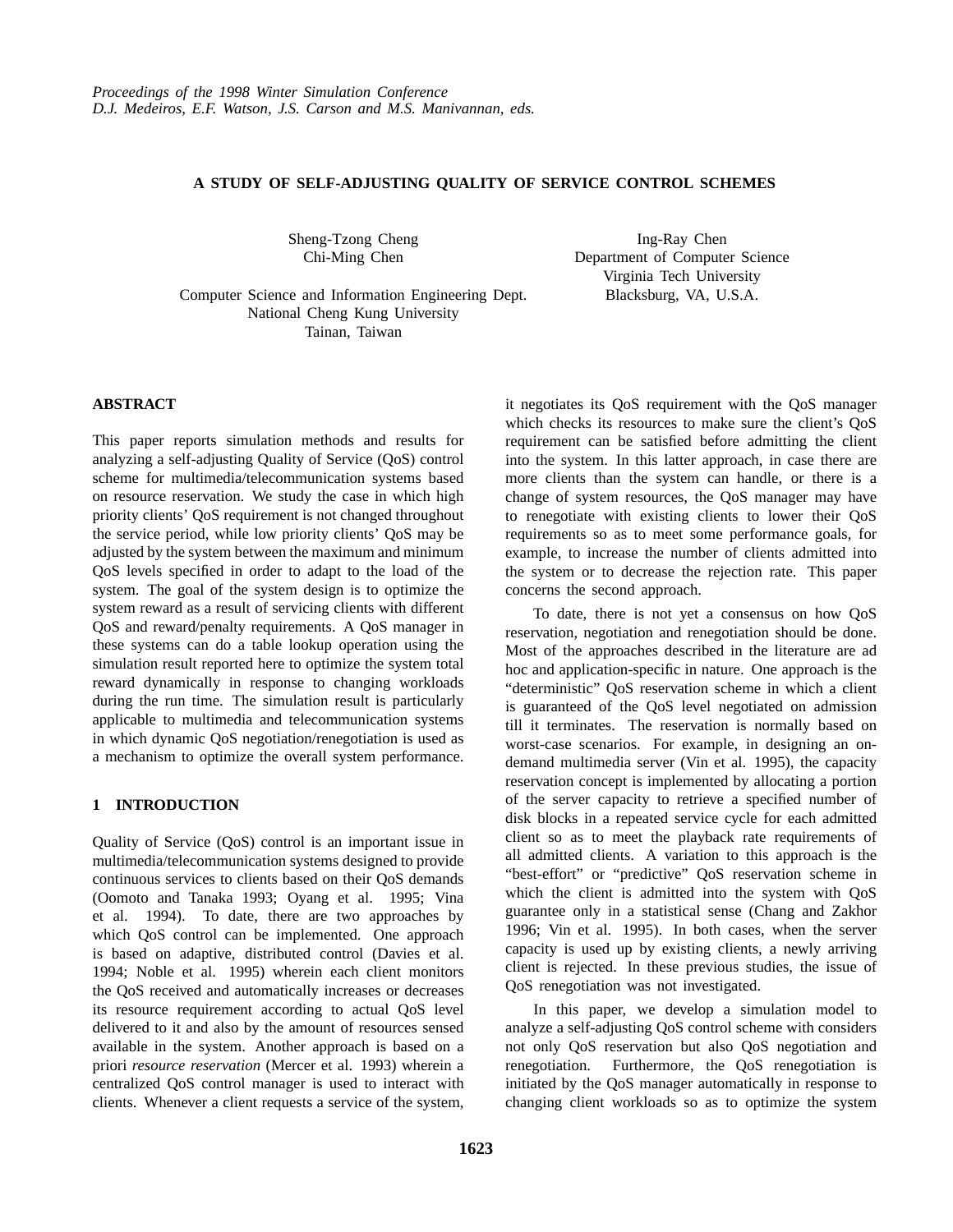performance dynamically. We also describe a technique to reduce the amount of simulation time to find out the near-optimal condition under which the self-adjusting QoS control scheme can best optimize the performance of the system.

The rest of the paper is organized as follows. Section 2 describes our the system model, including the client workload models, and formulates the QoS control problem as an optimization problem. Section 3 develops a simulation model and discusses how performance data are collected. In addition, it also discusses a technique to reduce the simulation time and how to apply the simulation result to real-time control applications in which the system can dynamically perform QoS reservation and renegotiation in order to optimize system reward in response to changing workloads. Finally, Section 4 concludes the paper and suggests some future works.

# **2 MODEL ASSUMPTION**

We assume that the on-demand multimedia or telecommunication server adopts the *capacity reservation* mechanism (Mercer et al. 1993) such that a QoS negotiation is made at the time a new client arrives. A new client is accepted if (a) the remaining capacity can accommodate the new client based on the negotiated QoS requirement; or (b) the manager can lower the QoS levels of existing clients and make room to accommodate the new client's QoS requirement. Otherwise, the client is rejected. The loss of a client represents a penalty to the system.

We assume that the system consists of a number of QoS slots, each of which corresponds to the minimum amount of resource reservation required to service a client with the lowest QoS requirement. For a video server, for example, the QoS requirement in a slot corresponds to the smallest frame size with black and white display. Naturally, there exists a maximum number of such QoS slots that the system can service without overloading, as having been addressed in previous works in admission control (Chang and Zakhor 1996; Chen and Chen 1996; Chen and Hsi 1998; Vin et al. 1995). Clients with higher QoS requirements must each occupy two or more such slots, e.g., for a video server, this may correspond to a bigger frame size with color video display.

For ease of exposition, we consider a special case when there exist two QoS classes of clients, with each class being characterized by its own arrival/departure rates and reward/penalty values. This assumption of course can be relaxed in the simulation model if desired.

The inter-arrival times of high-priority and low-priority clients requesting for the service of the system can be of any arbitrary distribution, but in the simulation study we assume that they are exponentially distributed with average

times of  $1/\lambda_h$  and  $1/\lambda_l$ , respectively. The inter-departure times of high-priority and low-priority clients are also exponentially distributed with average times of  $1/\mu_h$  and  $1/\mu_l$ , respectively.

The system ensures that customers' minimum QoS requirements are satisfied by performing admission control. We classify the clients into high-priority and low-priority categories. We assume that a high priority client specifies a QoS requirement and once the QoS requirement is accepted by the server, it is not to be changed or renegotiated. That is, once a high-priority client is admitted into the system, its QoS must be maintained at the level agreed upon until the client leaves. On the other hand, a low priority client will specify a range of QoS requirements, thus giving the system some leverage to renegotiate its QoS when necessary. The renegotiation can be done in two ways: (a) the system can lower the QoS of low-priority clients in order to accommodate more clients into the system when the resource becomes scarce; (b) the system can raise the QoS of low-priority clients when the resource becomes rich again. Thus, the system can adjust the QoS level of low-priority clients based on the workload to the system, although it must maintain the same QoS level for high-priority clients. QoS guarantee thus applies to highpriority clients while best-effort QoS applies to low-priority clients. This scheme can be extended to several priority classes if needed. This paper addresses only two priority classes. We assume that a high-priority client reserves a fraction  $1/n$  of the capacity; a low-priority client also reserves a fraction  $1/n$  if the resource is plenty, but gets a fraction  $1/m$ ,  $m \geq n$ , of the capacity if the resource is scarce upon admission. The system has the leverage to lower or raise the QoS level of a low-priority client with the maximum capacity reservation being  $1/n$  and the minimum being  $1/m$ . While the ratio  $m : n$  can be any value, our simulation study will consider the special case in which  $m = 2n$ , corresponding to the case where the minimum QoS requirement of a low-priority client is exactly one half of its maximum QoS requirement, with the maximum QoS requirement being the same for that of a high-priority client. A low-priority client is thus assumed to have two QoS levels that would allow the system to do QoS control. This restriction is used just to simplify the study; other ratios of  $m : n$  can be modeled easily in the simulation program if so desired.

From the perspective of the server system, the system behaves as if it contains  $N$  capacity slots. When all slots are used-up, the server can lower the QoS level of low-priority clients, if any is found, to accommodate newly arriving clients, provided that doing so can improve the "pay-off" of the system. The pay-off to the server when a client completes its service is characterized by each client's reward and penalty parameters. The reward/penalty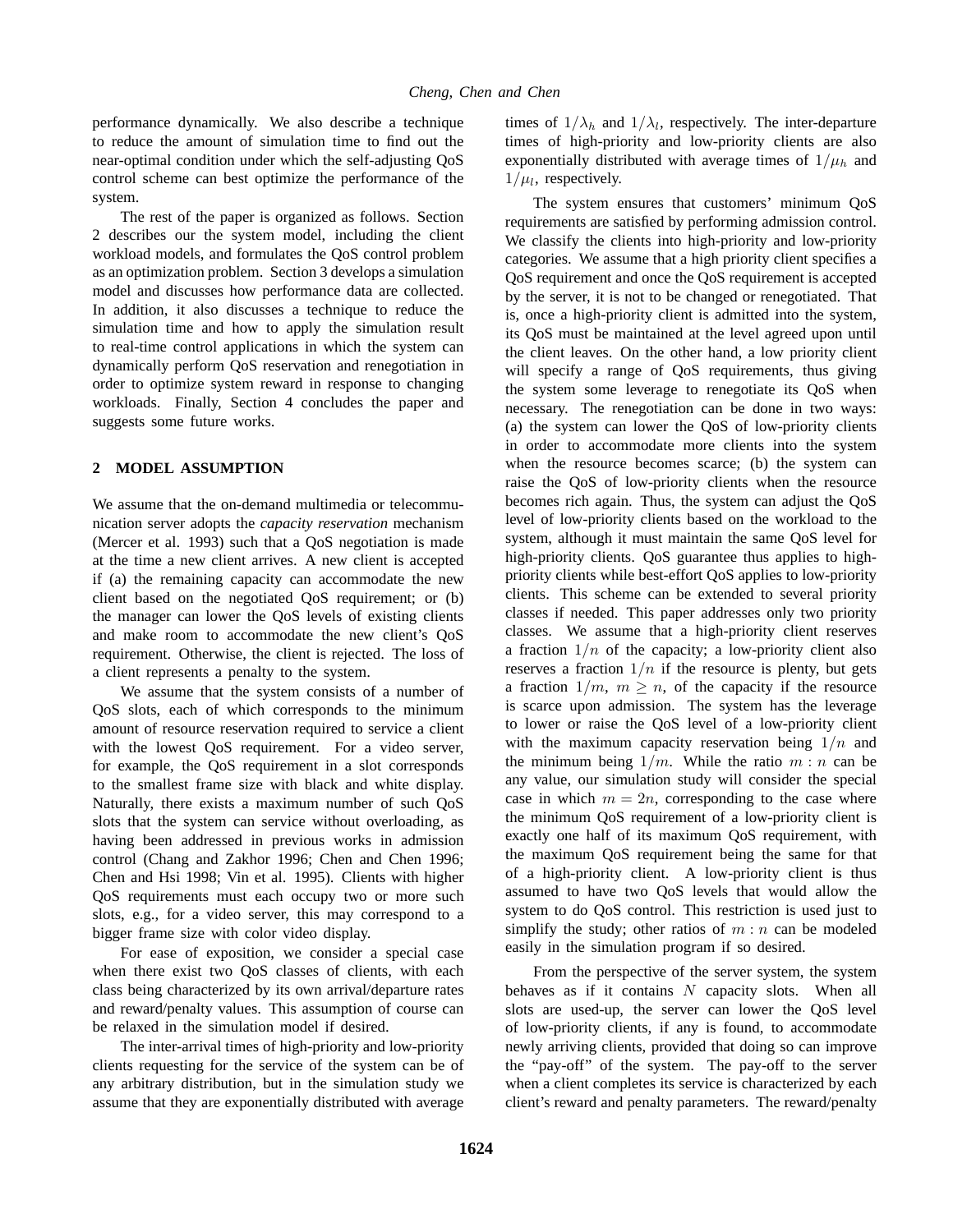characteristics of clients are modeled in this simulation study as follows. We assume that the reward which a high-priority client brings to the system is  $v_h$  if it is served successfully; on the other hand, the reward which a low-priority client brings to the system depends on the QoS level received: it is  $v_l$  during the proportion of the time in which it is being served at the maximum (high) QoS level and  $v_{ll}$  during the proportion of the time in which it is being served at the minimum (low) QoS level, with  $v_l \ge v_{ll}$ . On the flip side, we assume that the penalties to the system when high-priority and low-priority clients are rejected are  $q_h$  and  $q_l$ , respectively, with  $q_h \ge q_l$ .

The performance metric being considered in the paper takes both rewards and penalties of clients into consideration. It is called the system's reward rate defined as the average amount of value received by the server per time unit. In other words, under a particular admission policy if the system on average services  $N_h$  high-priority clients,  $N_l$  low-priority clients with the high QoS level and  $N_{ll}$  low-priority clients with the low QoS level per unit time while it rejects  $M_h$  high-priority clients and  $M_l$  low-priority clients per unit time, then the system's average reward rate is

$$
N_h v_h + N_l v_l + N_{ll} v_{ll} - M_h q_h - M_l q_l
$$

This reward rate can be translated into the profit rate of a company running the on-demand multimedia/telecommunication service business. The problem that we are interested in solving thus is to identify the best self-adjusting QoS control scheme under which this performance metric is maximized, as a function of model input variables, including N,  $\lambda_h$ ,  $\lambda_l$ ,  $\mu_h$ ,  $\mu_l$ ,  $v_h$ ,  $v_l$ ,  $v_{ll}$ ,  $q_h$  and  $q_l$  defined above. Table 1 summarizes the set of model parameters to be used in this simulation study.

Following our earlier work on admission control policies without QoS negotiation control (Chen and Chen 1996; Chen and Hsi 1998), we consider a strategy in which we divide the N slots into three parts:  $n_h$ ,  $n_l$  and  $n_m$ , with  $n_h$  specifically being allocated to high-priority clients,  $n_l$ being allocated to low-priority clients and the remaining  $n_m$  slots being sharable to both types of clients. When a high-priority (correspondingly a low-priority) client arrives, if there is a slot available in the  $n_h$  (correspondingly  $n_l$ ) or  $n_m$  part, then the client is accepted; otherwise, it is rejected. The policy always fills in the slots in  $n_h$  and  $n_l$  for high- and low-priority clients, respectively, before filling in a slot in  $n_m$ . It can be easily seen that this policy encompasses a special-case baseline scheme in which all slots can be occupied by both types of clients (where  $n_h = n_l = 0$ . The simulation results later will show that the general scheme at the optimal condition will always perform better than the special-case baseline scheme.

| Table 1. Parameters Used in the Simulation Study. |  |  |  |  |
|---------------------------------------------------|--|--|--|--|
|---------------------------------------------------|--|--|--|--|

|                | Table 1. Parameters Used in the Simulation Study.          |
|----------------|------------------------------------------------------------|
| $\lambda_h$    | arrival rate of high-priority clients                      |
| $\lambda_l$    | arrival rate of low-priority clients                       |
| $\mu_h$        | departure rate of clients                                  |
| $\mu_l$        | departure rate of clients                                  |
| $v_h$          | reward of a high-priority client if served                 |
|                | successfully                                               |
| $v_l$          | reward of a low-priority client if served                  |
|                | successfully with a high QoS level                         |
| $v_{ll}$       | reward of a low-priority client if served                  |
|                | successfully with a low QoS level                          |
| $q_h$          | penalty of a high-priority client if it is rejected        |
|                | on admission                                               |
| $q_l$          | penalty of a low-priority client if it is rejected         |
|                | on admission                                               |
| $\overline{N}$ | maximum number of server capacity slots                    |
|                | for serving clients; one full slot is needed               |
|                | for a high-priority client; one full slot is needed        |
|                | for a low-priority client served with a high QoS           |
|                | level; but only one half slot is needed for a              |
|                | low-priority client served with a low QoS level            |
| $n_h$          | number of slots reserved for high-priority                 |
|                | clients only; $0 \le n_h \le N$                            |
| $n_l$          | number of slots reserved for low-priority                  |
|                | clients only; $0 \le n_l \le N$ and also $n_h + n_l \le N$ |
| $n_m$          | number of slots that can be used to service either         |
|                | type of clients; $n_m = N - n_h - n_l$ ; low-priority      |
|                | clients in this part can do QoS adjustments                |

#### **3 SIMULATION MODEL AND RESULT**

We implemented a discrete-event simulation program to find the best  $(n_h, n_m, n_l)$  set under which the system's reward rate is optimized, when given a set of input parameter values. The input to the simulation program is  $(N, \lambda_h, \lambda_l, \mu_h, \mu_l, v_h, v_l, v_l, q_h, q_l)$  and the output is the optimal set of  $(n_h, n_m, n_l)$  along with the optimal average reward rate obtained by the system, subject to  $n_h + n_m + n_l = N$ . The simulation program implements the self-adjusting QoS control algorithm as described in Section 2. It maintains an internal structure array of size  $2N$ , separated into three parts in a ratio proportional to the  $n_h$ ,  $n_m$  and  $n_l$  values. For example, if  $N = 80$  and  $(n_h, n_m, n_l) = (50, 20, 10)$  then these 2N slots will be separated into three parts: 100, 40, and 20, meaning that 100 slots in the  $n_h$  part will be used by high-priority only (without QoS renegotiation); 40 in the  $n_m$  part will be used by either low- and high-priority (with QoS negotiation on low-priority clients); and 20 in the  $n_l$  part will be used by low-priority clients only (without QoS renegotiation). Each of these 2N slots can accommodate a low-priority client to meet its minimum QoS requirement. A low-priority client can also occupy two slots to meet its maximum QoS requirement. A high-priority client, on the other hand, will always need two slots to meet its QoS requirement.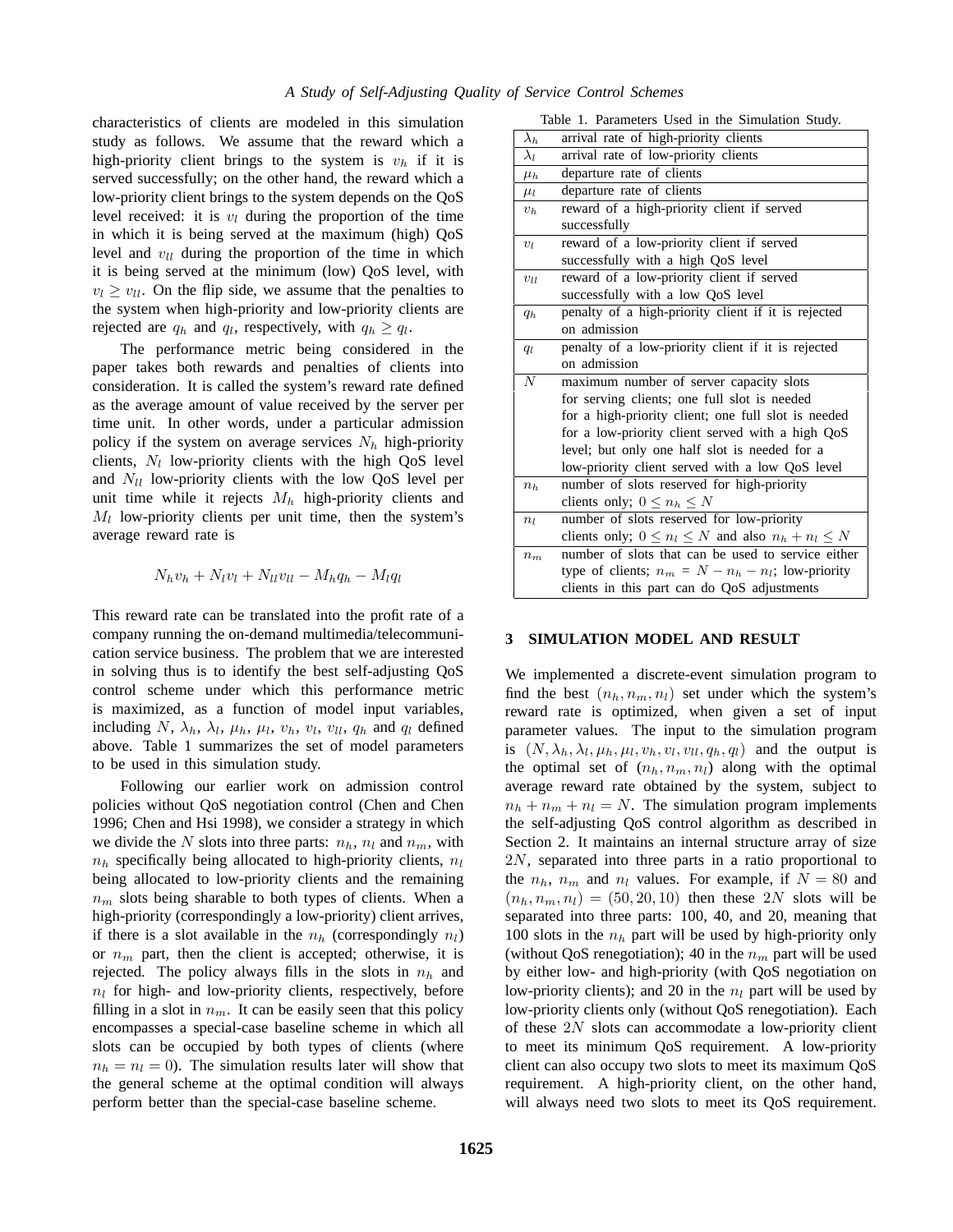Each of these slots has a field indicating whether it is occupied or not at any time.

The simulation program is event-driven. Possible events which can cause state changes are given as follows:

- 1. *Arrival of a low-priority client* When a low-priority client arrives at the system, the simulation program looks for two free slots in the  $n_l$  part. If not available, it looks for two free slots in the  $n_m$  part. If neither is found, the low-priority client is rejected; otherwise, the low-priority client is admitted into the system occupying the two slots allocated to it.
- 2. *Arrival of a high-priority client* When a high-priority client arrives at the system, the simulation program again examines the internal data structure to see if there are still two slots in the  $n_h$  part. If yes, two slots will be allocated to this high-priority client. Otherwise, the simulation program will see if there are two free slots in the  $n_m$  part. If yes, the highpriority client will be allocated with the two slots. If neither of the two conditions is true, the simulation program will check if currently there are at least 2 low-priority clients each occupying two slots in the  $n_m$  part. If not, the high-priority client is rejected and the simulation statistics is updated; otherwise, the two low-priority clients will each reduce their QoS requirement by occupying only one slot instead of two, thus giving up two free slots in the  $n_m$  part to accommodate the high-priority client. This models part of the self-adjusting QoS control capability of the system.
- 3. *Departure of a low-priority client* When a lowpriority client departs, the resource it occupies is deallocated. It can be in the form of either one slot or two slots being free, depending on the QoS level being allocated to the departing low-priority client at the departure time. Also, because of the deallocation of slots, a low-priority client originally occupying only one slot can increase its QoS level by acquiring another free slot just being released. This models part of the self-adjusting QoS control capability of the system.
- 4. *Departure of a high-priority client* When a highpriority client departs, two slots of resources are deallocated. If these two slots are in the  $n_m$  part, a low-priority client originally occupying only one slot will increase its QoS requirement by occupying two slots. Thus, a high-priority client's departure in the  $n_m$  part can bring two low-priority clients originally running at the minimum QoS level in the  $n_m$  part up to the maximum QoS level. This also models

part of the self-adjusting QoS control capability of the system.

# **3.1 Performance Data Collection and Calculation Method**

The objective of the simulation program is to collect performance data so as to compute the average reward obtained by the system as a result of executing the self-adjusting QoS control algorithm. Of course, the average reward obtained varies as the  $(n_h, n_m, n_l)$  value set changes. The number of  $(n_h, n_m, n_l)$  value sets to be tested will be  $C(N+2, 2) = (N+2)(N+1)/2$ , e.g., for N=32, there will be 527 cases to be tested. The time complexity involved in enumerating and applying the simulation program is thus  $O(N^2)$  and it would take a long time to test all the cases before the optimal value set of  $(n_h, n_m, n_l)$  is found for a reasonably large N. In the following, we first discuss how we obtain the average reward for a selected  $(n_h, n_m, n_l)$  value set. Then, we discuss how we use a search technique to reduce the complexity to get a reasonable near-optimal  $(n_h, n_m, n_l)$ value set in  $O(N)$ .

## **3.1.1 System Reward for a Given Value Set**

For a selected  $(n_h, n_m, n_l)$  value set, we compute the average reward rate obtained by the system due to the self-adjusting QoS control algorithm by the *batch means* method. Under this method, the simulation program is executed for a long run divided into batches. A sample mean is computed in each batch. Using these batch means, we then compute the grand mean and the confidence interval. During a batch run, we compute the accumulated reward as a rejection or a departure occurs. A rejected high-priority (low-priority) client takes  $q_h$  ( $q_l$ ) respectively) of reward away. A completed high-priority client adds  $v_h$  of reward. For a low-priority client, we keep track of the proportion of time it is being served with the high (low) QoS level. If a low-priority client had been served with  $x$  time units with high QoS and  $y$  time units with low QoS when it departed, then the reward added to the system is  $v_l \times x/(x + y) + v_{ll} \times y/(x + y)$ . At the end of each batch run, we divide the accumulated reward by the batch run period to get the mean average reward rate for that batch run. A sufficient number of batches are run in the simulation study to make sure that the grand average reward rate obtained has an accuracy of 5 percent at a 95 percent confidence level.

### **3.1.2 Searching for the Best Value Set**

We adopt the *nearest neighbor* search algorithm in order to reduce the time complexity to find the best  $(n_h, n_m, n_l)$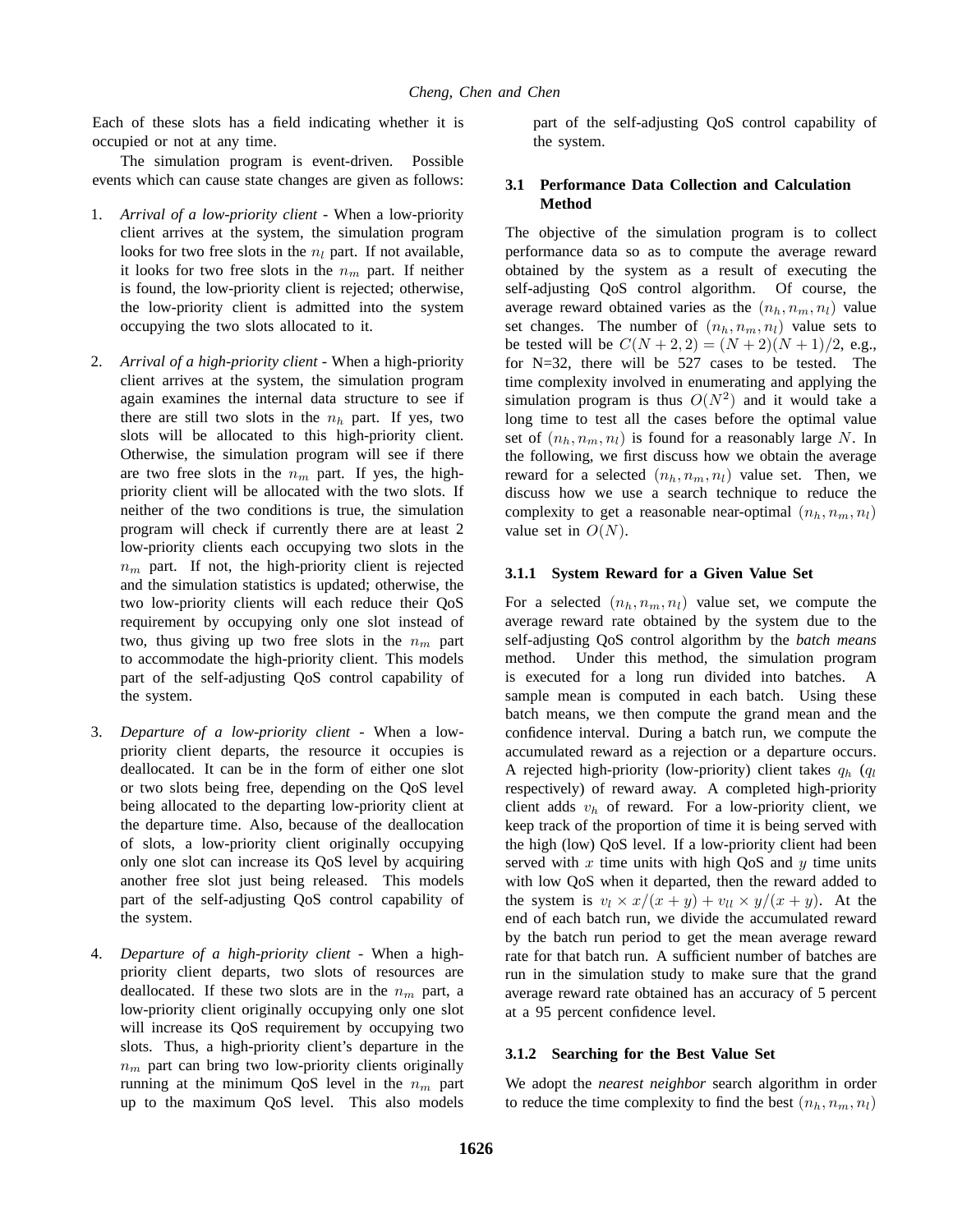value set under which the system reward is optimized. This approach yields a near-optimal solution, but as we shall see later the result is very close to that obtained by the optimal solution which requires exhaustive search. The idea is to first fix one value among  $n_h$ ,  $n_m$  and  $n_l$ , after which we fix one of the remaining two. We adopt the following simple heuristic: if  $\lambda_l > \lambda_h$ , then fix  $n_l$ first; else we fix  $n_h$  first. The rationale is that  $n_l$  would be important if the arrival rate of low-priority clients is larger than that of high-priority clients since most of the reward generated is likely to be due to low-priority clients. The simulation program is still driven one at a time by a selected  $(n_h, n_m, n_l)$  value set. Suppose that  $n_l$  is to be determined first. Instead of trying every possible combination of  $(n_h, n_m, n_l)$ , only  $n_l$  varies first to take on all possible values in the range  $(0, N)$  one at a time. During a simulation run while  $n_l$  is tested at a particular value,  $n_h$  and  $n_m$  are set to one half of  $N - n_l$ . e.g., when  $n_l = 16$  for  $N = 32$ , then  $n_h = n_m = 8$  in a test run. The best reward value yielded in the  $N+1$  runs with  $n_l$  value varying from 0 to N will fix  $n_l$  in this case. Then,  $n_h$  will vary in the range of  $(0, N - n_l)$  with  $n_m = N - n_l - n_h$ to see if the reward can be further improved. This method effectively reduces the time complexity in driving the simulation program down from  $O(N^2)$  to  $O(N)$  at the expense of some solution accuracy. However, as we shall see later this simple approach yields results which are very close to those generated by the optimal solution.

## **3.2 Simulation Result**

The utility of the simulation result can be illustrated with the design of an on-demand multimedia server (Vin et al. 1995) in which it was discovered that the maximum number of client requests that can be served concurrently is  $N = 16$  if *deterministic* admission control is considered. It should be mentioned that the number  $N = 16$  was obtained based on resource capacity limitations only. Neither the importance of requests nor the QoS negotiation/renegotiation control was considered in (Vin et al. 1995). Below, we study  $N = 16$  and  $N = 32$  to illustrate the applicability of our simulation model and the proposed self-adjusting QoS control scheme.

Tables 2 and 3 list the optimal  $(n_h, n_m, n_l)$  value sets with respect to some selected sets of input model parameter values characterizing various client workload possibilities to the server system for  $N = 16$  and  $N = 32$ , respectively. Table 2 is generated by applying exhaustive search since  $N = 16$  is a small number, i.e., by running the simulation program for all possible combination of  $(n_h, n_m, n_l)$  value sets and selecting the one that optimizes the average reward rate. In Table 2, we also compare the optimal reward rate with the one obtained by a baseline scheme where  $n_h = n_l = 0$ , that is, all high and low-priority clients compete for the free slots in the system, although the same self-adjusting QoS control scheme still applies to low-priority clients. In this baseline scheme, since slots are not reserved, high-priority clients can be rejected when the arrival rate of low-priority clients is high relative to the arrival rate of high-priority clients. The reason is that most of the slots may be occupied by low-priority clients, even though low-priority clients can still lower their QoS levels to make room for high-priority clients.

Table 3 is generated by applying both the exhaustive (columns 4 and 5) and the nearest neighbor (columns 2 and 3) search algorithms. It demonstrates that the approximate solutions obtained based on the nearest neighbor search technique are fairly accurate compared with the exact solutions obtained via exhaustive search. In both Tables 2 and 3, we can observe two results. First, the self-adjusting QoS control algorithm at the optimal point will always yield a better reward rate than the special-case baseline scheme. Second, as the system becomes more heavily loaded, the effect of proper QoS reservation and control becomes more significant, as evidenced from the larger differences in reward rate between the optimal case and the baseline case as the client arrival rate increases. The result shows that a QoS reservation and control algorithm such as the one proposed in the paper is important for systems designed to optimize the system overall reward.

### **4 SUMMARY**

Dynamic adjustment of QoS in response to workload changes at the run time is a key element to meet application performance goals. In this paper, we suggested using a uniform performance metric based on the concept of reward optimization as a basis for designing QoS reservation and negotiation/renegotiation algorithms. A self-adjusting QoS control algorithm which will automatically adjust the QoS level of low-priority clients in order to optimize the system total reward has been proposed and examined using a simulation model. The simulation results demonstrated that there exists an optimal way of reserving resources for prioritized clients while the system performs the selfadjusting QoS control scheme on low-priority clients. The optimal condition depends on the input parameter values. One way to apply the simulation result obtained is to statically generate a table covering some perceivable combination of client arrival/departure rates and then do a table lookup at the run time to dynamically perform QoS reservation and QoS negotiation/renegotiation functions so that the system can always optimize its reward rate in response to changing workloads.

A future research area is study more sophisticated QoS control policies such as those in which clients may